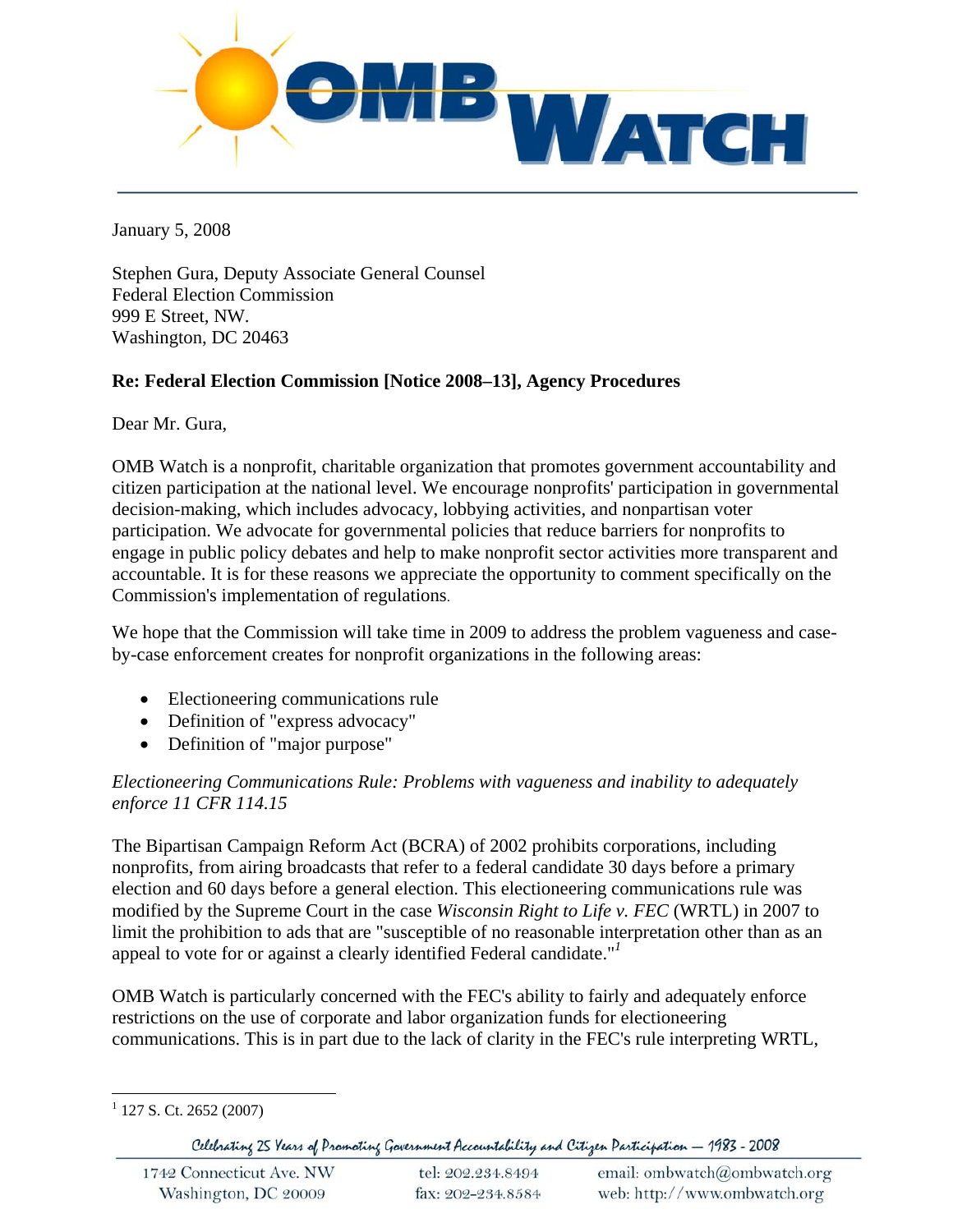11 CFR 114.15, which fails to clearly distinguish electoral activity from non-electoral activity. This has generated a multitude of court challenges.

On November 20, 2007, the FEC issued 11 CFR 114.15, *Permissible use of corporate and labor organization funds for certain electioneering communications*, defining exemptions from the ban on corporate funding for non-electoral broadcasts, in order to comply with the Supreme Court decision. The rule allows broadcasts of genuine issue ads, but does not provide a specific standard. There is a safe harbor for some grassroots lobbying broadcasts, and the rest of the rule only lists criteria to be considered. It says a broadcast:

Either: (i) Focuses on a legislative, executive or judicial matter or issue; and

(A) Urges a candidate to take a particular position or action with respect to the matter or issue, or

(B) Urges the public to adopt a particular position and to contact the candidate with respect to the matter or issue; or

(ii) Proposes a commercial transaction, such as purchase of a book, video, or other product or service, or such as attendance (for a fee) at a film exhibition or other event.

This sets up the FEC to decide if a communication is permissible on a case-by-case basis. For example, in the listing "Rules of Interpretation" for all communications that do not fall within the limited safe harbor, the Commission says it "will consider whether the communication includes any indicia of express advocacy."

In comments on the proposed rulemaking, OMB Watch called for the regulation to be more specific, which would alleviate current confusion and fill a gap to help both organizations issuing communications and the FEC itself.<sup>2</sup> A recent Advisory Opinion for the National Right to Life Committee, where the Commissioners were unable to make a decision, demonstrates that the line between issue advocacy and electioneering remains indistinct.<sup>3</sup>

Deciding whether a communication is permissible on a case-by-case basis provides little guidance as to what is and is not prohibited activity, making it difficult to know how the FEC will interpret a communication. Such uncertainty may ultimately have a chilling impact on groups that want to engage in advocacy and release various forms of communications.

The FEC has examples of communications that fall within the safe harbor, however, this overall approach has the same kinds of problems charities and religious organizations are experiencing with the vagueness of the Internal Revenue Service's (IRS) "facts and circumstances" standard for enforcing the tax code's ban on partisan intervention in elections by  $501(c)(3)$  organizations. In 2009 the FEC should consider moving away from the safe harbor towards a more explicit rule that is less ambiguous.

*Vague Express Advocacy Definition* 

 2 [Notice 2007-16]

 $^2$  [Notice 2007-16]<br><sup>3</sup> Advisory Opinion 2008-15 National Right to Life Committee, Inc.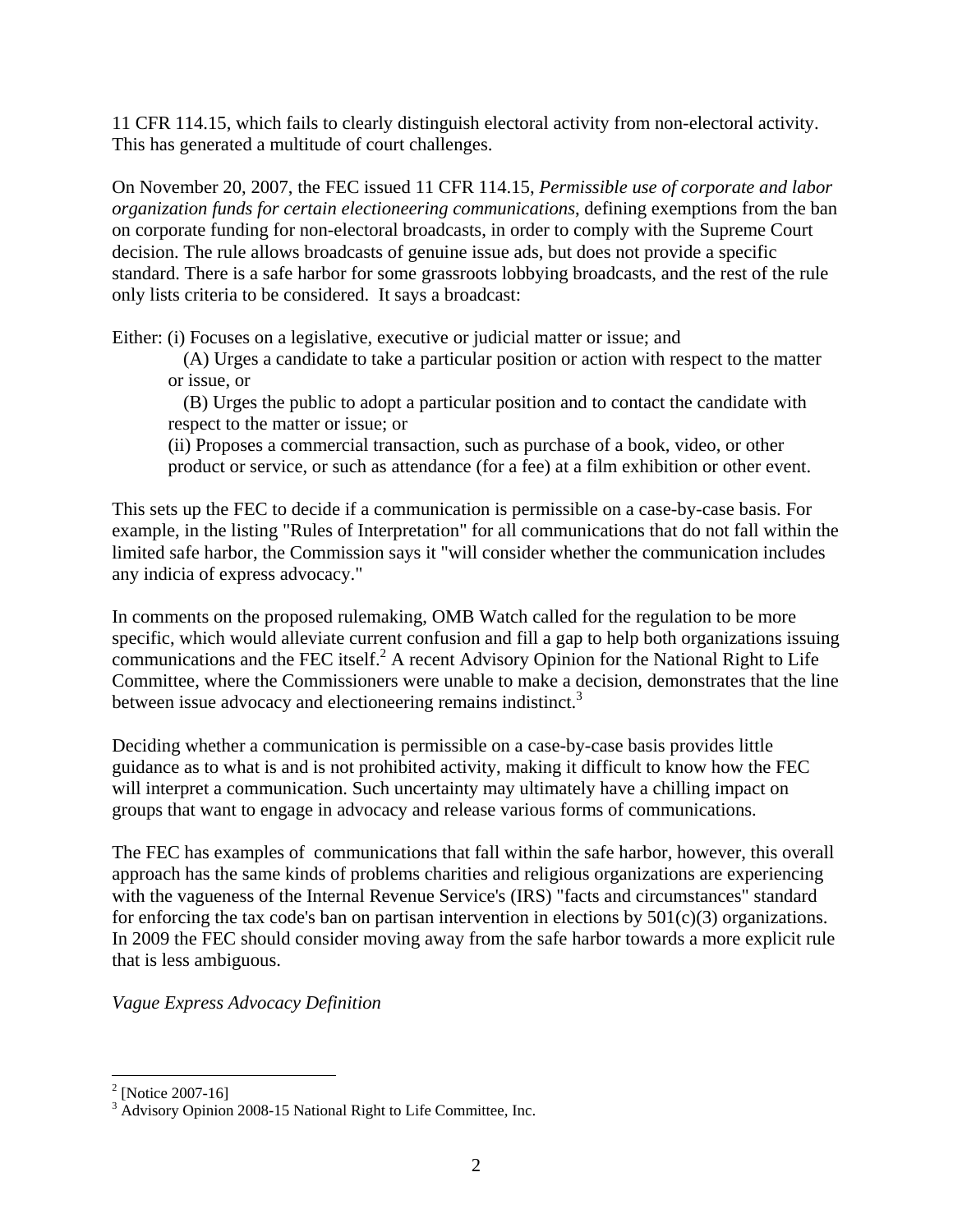The definition of express advocacy according to 11 CFR 100.22, is any communication, "which in context can have no other reasonable meaning than to urge the election or defeat of one or more clearly identified candidate(s), [. . .] When taken as a whole and with limited reference to external events, such as the proximity to the election, could only be interpreted by a reasonable person as containing advocacy of the election or defeat of one or more clearly identified candidate(s). $"^4$ 

This definition is very similar to the standard set in the Supreme Court's opinion in WRTL; "an ad is the functional equivalent of express advocacy only if the ad is susceptible of no reasonable interpretation other than as an appeal to vote for or against a specific candidate." It leaves too much room for interpretation.

The impact of this vagueness problem is that the FEC cannot fairly or adequately enforce the rule defining express advocacy. As former Commissioner David Mason said, it may be considered unconstitutional after WRTL. In a statement of reasons accompanying MUR 5874 (involving the question of voter guides issued by the Gun Owners of America), Mason noted; "Chief Justice Roberts explained that speech standards must avoid the "open-ended rough-and-tumble of factors" to survive constitutionality scrutiny. Considerations such as timing, the intent of the speaker, the effect of the communication, other speech made by the speaker and different sources to which the communication refers are excluded contextual reference points. Section 100.22(b) suffers from the exact type of constitutional frailties described by the Chief Justice because it endorses an inherently vague 'rough-and-tumble of factors' approach in demarcating the line between regulated and unregulated speech."<sup>5</sup>

The current definition of express advocacy is even vaguer than the current electioneering communications rule in 11 CFR 114.15. As a practical matter, this makes it impossible for citizens' organizations that want to communicate with the general public to judge whether their broadcast is allowable or not, requiring risk of sanctions. In these circumstances, it cannot be enforced fairly. During 2009 the FEC must clarify the line between express advocacy and issue advocacy. For the sake of future enforcement cases and for continued citizen engagement in genuine issue advocacy, FEC regulations should outline in distinct language what is electoral and non electoral activity.

## *Vague Major Purpose Definition and Determining What Constitutes a Political Committee*

Under BCRA and FEC regulations, a political committee is defined as any "group of persons which receives contributions aggregating in excess of \$1,000 during a calendar year." In *Buckley v. Valeo*, the U.S. Supreme Court said that a political committee "need only encompass organizations that are under the control of a candidate or the major purpose of which is the nomination or election of a candidate."<sup>6</sup> In addition, the major purpose test, established in *Massachusetts Citizens for Life (MCFL)*, is also used to determine which organizations should be considered political committees.<sup>7</sup> The *MCFL* decision notes that if the "major purpose" of an

 $\overline{a}$ 

<sup>4</sup> 11 CFR 100.22

 $^{4}$  11 CFR 100.22<br><sup>5</sup> Statement of Reasons of Vice Chairman David M. Mason, MUR 5874 Nov. 15, 2007

<sup>6</sup>*Buckley v. Valeo*, 424 U.S. 1 (1976) 7 *FEC v. Massachusetts Citizens for Life, Inc.*, 589 F. Supp. 646 (D. Mass. 1984)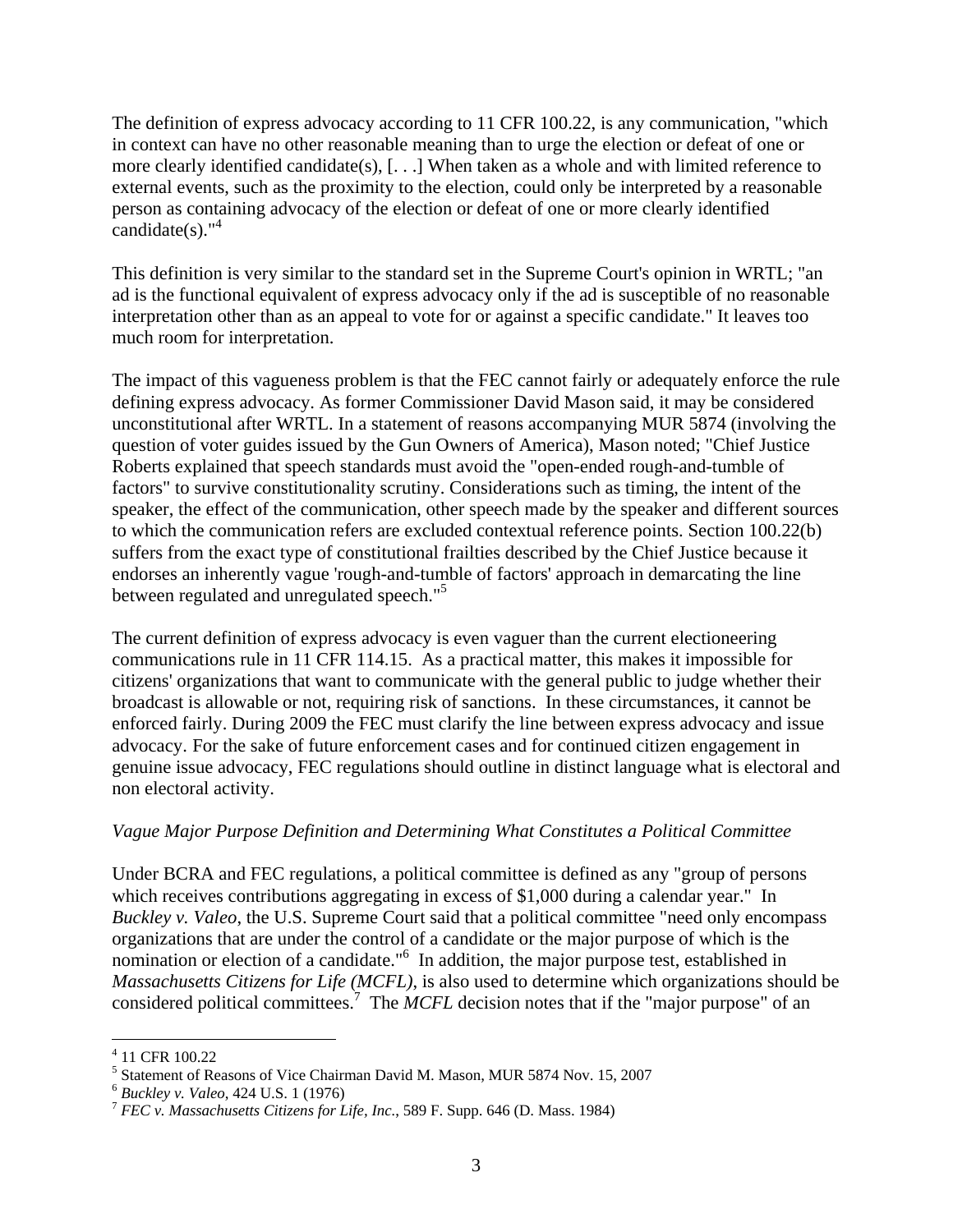organization is to influence federal elections, it should be considered a political committee subject to FEC rules. However, the definition of the term "major purpose" is unclear. As a result, it is difficult to definitively determine when an organization is considered a political committee.

The 2008 presidential election illustrates the need to clearly define what constitutes a "major purpose." During the election season, the American Issues Project (AIP) sponsored an ad in several swing states questioning Democratic presidential nominee Barack Obama's ties to a controversial professor. The group claimed that a single \$2.9 million donation for the ad did not violate federal campaign finance laws because it was a Qualified Nonprofit Corporation under FEC rules and was thus exempt from the  $$5,000$  contribution limit.<sup>8</sup> That logic and AIP's claimed status that it is an issue advocacy organization are questionable at best.

This case illustrates the need for clarity surrounding what constitutes "major purpose." It also shows that consideration may need to be given to both the timing of the electioneering communication and the timing of past, present, or alleged future issue advocacy. AIP claimed in media reports that they plan to engage in issue advocacy after the election. Is this sufficient? Is it issue advocacy if the only activity to date is partisan electioneering surrounding a federal campaign? Clarity around the "major purpose" definition will help to close a loophole in campaign finance rules and ensure that all organizations that are acting as a political committee are treated as such and those that are not are free to speak on public issues.

In light of the AIP case, this standard is not clear. If an ad criticizes a candidate for federal office within the time frame that triggers scrutiny, how does one determine if the major purpose was the "nomination or election of a candidate?" Is an attack on a candidate's character and fitness treated differently than criticism of a member of Congress' vote on a bill? There needs to be some type of threshold that organizations can look to in determining if they meet the "major purpose" standard.

In *Akins v. FEC*, which applied the two aforementioned cases, the court held that "the major purpose test is applicable for determining a political committee status when evaluating an organization that has only made independent expenditures."<sup>9</sup> Thus, clarity surrounding when an organization is considered a political committee will not come until the ambiguities surrounding "major purpose" are addressed, and without clarity surrounding when an organization is considered a political committee, organizations will continue to exploit loopholes in campaign finance laws to engage in activities that the laws are designed to prevent.

 $\overline{a}$ 

 or anything of value from business corporations; and is described in the Internal Revenue Code at 26 U.S.C. <sup>8</sup>A "qualified nonprofit corporation" is an organization in which the only express purpose is the promotion of political ideas; does not engage in business activities; has no shareholders and no persons who are offered or receive any benefit that is a disincentive to disassociate from the corporation on the basis of the corporation's position on a political issue; and was not established by a business corporation and does not directly or indirectly accept donations §501(c)(4). 11 CFR 114.10(c).

 1993); (D.D.C. Mar. 30, 1994) (opinion); 66 F.3d 348 (D.C. Cir. 1995), rev'd, 101 F.3d 731 (D.C. Cir. 1996) (en  $9^9$  Akins v. FEC, No. 92-1864 (JLG) (D.D.C. Aug. 11, 1993) (on motion for amended complaint); (D.D.C. Dec. 8, banc), vacated and remanded, 118 S. Ct. 1777 (1998) The FEC has defined independent expenditures as "funds used for communications that expressly advocate the election or defeat of a clearly identified candidate without cooperation or consultation with that candidate or his or her committee."